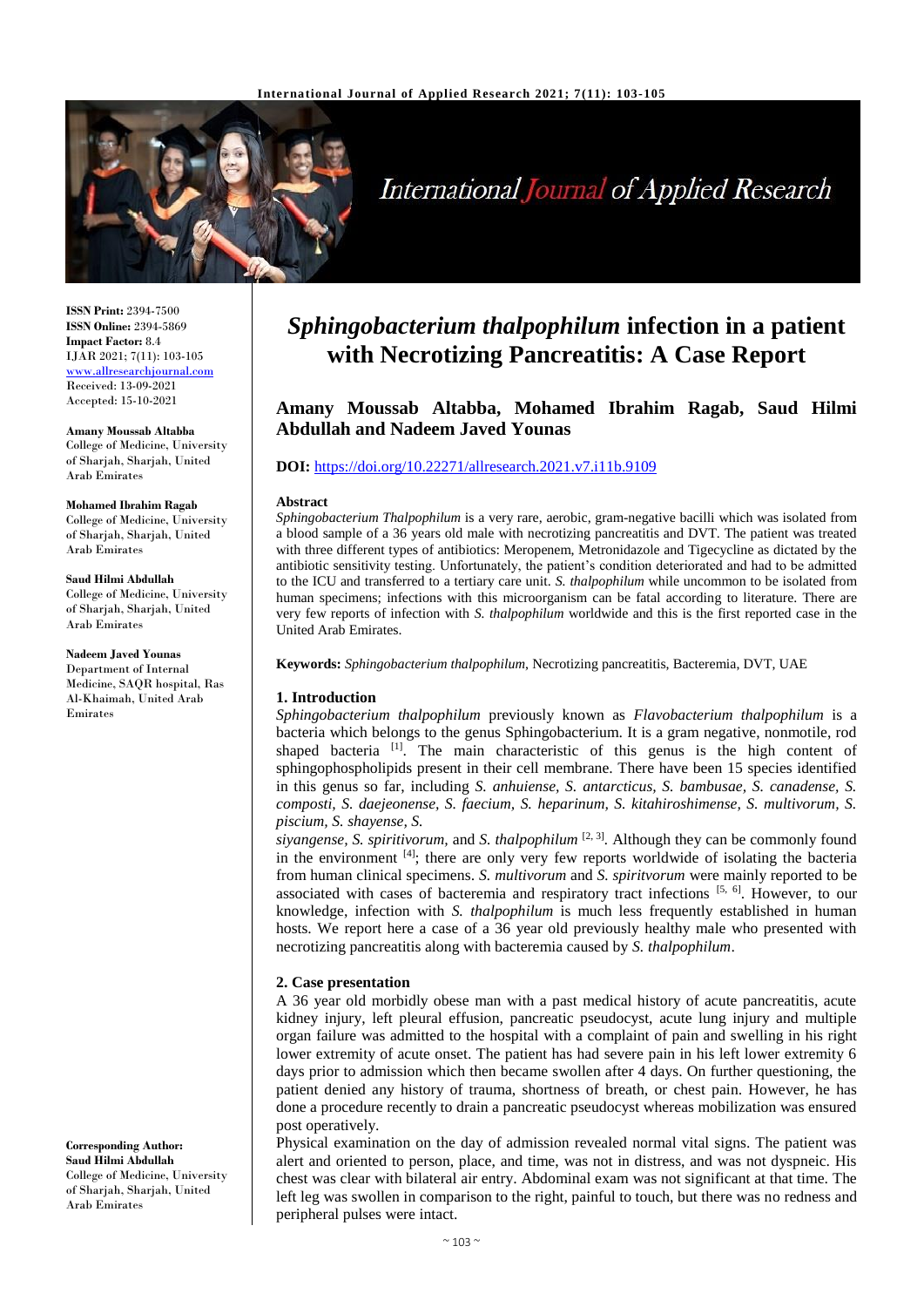An initial complete blood cell count showed the following results: hemoglobin 11.0 g/dL; white blood cell counts (WBC) 15.20 K/mm3 (neutrophils, 77.8%); platelet counts 698.00 K/mm3; coagulation profile: PT 17.80, PTT 42.7, INR 1.59 and D-dimer 8.24.

Ultrasound venous duplex of the left lower limb revealed that the femoral vein and left popliteal vein were occluded by an echogenic thrombus, they were non-compressible, and showed no flow on color doppler. The patient was diagnosed with left deep venous thrombosis (DVT) and was admitted and treated with Enoxaparin 100 mg SC. The patient has also received empiric antibiotic therapy with Meropenem 1000 mg IV.

After admission, the patient started to complain of abdominal pain and vomiting, became distressed, and was tachycardic. On physical examination, breath sound decreased bilaterally. The abdomen was distended, tense with generalized tenderness and bowel sounds were not audible. The patient's lab results were deteriorating as WBC increased to 29.33 K/mm3 and CRP to 291.0. An ultrasound of the abdomen showed pelvic abdominal fluid collection and ascites with turbid fluid.

Due to the patient's renal impairment condition, a CT abdomen without contrast was conducted which demonstrated bilateral moderate pleural effusion, with bilateral lungs lower lobe consolidation, along with an appreciable amount of loculated fluid seen distending the abdomen-pelvic cavity (anterior peritoneal, right-left paracolic, and pelvic suprapubic regions).

The patient developed acute kidney injury, necrotizing pancreatitis with third space shifting and ascites. The presence of the intra-abdominal focus of infected mesenteric

fat and gas-filled abscess led to the development of bacteremia.

The blood sample that was collected from the patient showed gram-negative rods on blood culture which were identified as *Sphingobacterium thalpophilum*. Antibiotic sensitivity was done and is portrayed in Table 1. Accordingly, 2 other antibiotics were added besides meropenem (1000 mg IV q12hr) which were metronidazole (100 ml IVq8hr) and tigecycline (50 mg IV q12hr).

| Table 1: Antibiotic sensitivity testing |  |  |  |
|-----------------------------------------|--|--|--|
|-----------------------------------------|--|--|--|

|                 | Sphingobacterium thalpophilum |                     |  |
|-----------------|-------------------------------|---------------------|--|
| Drug            | <b>MIC</b> interpreting       | <b>MIC Dilution</b> |  |
| Cefepime        |                               | $\leq 1$            |  |
| Ceftriaxone     |                               | 2                   |  |
| Chloramphenicol |                               | 16                  |  |
| Levofloxacin    |                               | $\leq 0.12$         |  |
| Meropenem       | S                             | $\leq 0.25$         |  |
| Minocycline     |                               | $\leq$ $=$ $1$      |  |
| Piperacillin    |                               | $\leq$ = 4          |  |
| Tetracycline    |                               | $\mathfrak{D}$      |  |
| Tigecycline     |                               | $\leq=0.5$          |  |

The patient's condition was deteriorating and he developed hematemesis and hypovolemic shock. In addition to that, his SOFA score was 7 which predicts a mortality risk of 33% and his hemoglobin dropped to 7.4 g/dL. After receiving 2 units of RBCs he was shifted to the ICU where he was intubated and mechanically ventilated with noradrenaline support. A timeline of the patient's condition is portrayed in Figure 1.



**Fig 1:** Timeline of the patient's condition.

The physician discussed the case with the family and agreed on the importance of transferring the case to a tertiary care unit as to provide better care under the supervision of a specialized multidisciplinary team since the current hospital is a secondary care unit. As such the patient was transferred to Cleveland Clinic in Abu Dhabi, United Arab Emirates.

# **3. Discussion**

The bacteria *Sphingobacterium thalpophilum* isolated in this case was first identified in 1983 as Flavobacterium thalpophilum. It was characterized as an aerobic, rod shaped, non-motile, gram negative bacteria. It is also capable of oxidizing glucose and reducing nitrate. Moreover, it has the ability to produce acid from adonitol which is unique to this *thalpophilum* species only whereas other species are not capable of doing so [1]. Sphingobacterium microorganisms can be usually found in water sources, plants and soils but are rarely isolated from human specimens(7). Since these bacteria have low

virulence, they do not usually cause infections in immunocompetent human hosts, however they can cause a variety of symptoms in the immunocompromised  $[8, 9]$ .

Few cases of bacteremia have been associated with *S. multivorum* and *S. spiritvorum* in the recent years <sup>[8, 9]</sup>. In some cases, the presence of underlying diseases such as chronic kidney disease and long standing illnesses such as diabetes were thought to play a pivotal role in the infection process. However, other reports suggested that these bacteria can also cause infections in immunocompetent hosts <sup>[6]</sup>. Upon further review of literature, it was found that *S. thalpophilum* can also be associated with bacteremia as reported in the United States [10].

The patient in this case suffered from multiple attacks of acute pancreatitis and was admitted to the ICU due to multiorgan failure over the course of few months. This could be the contributing factor that led to the infection with an opportunistic pathogen such as *S. thalpophilum*.